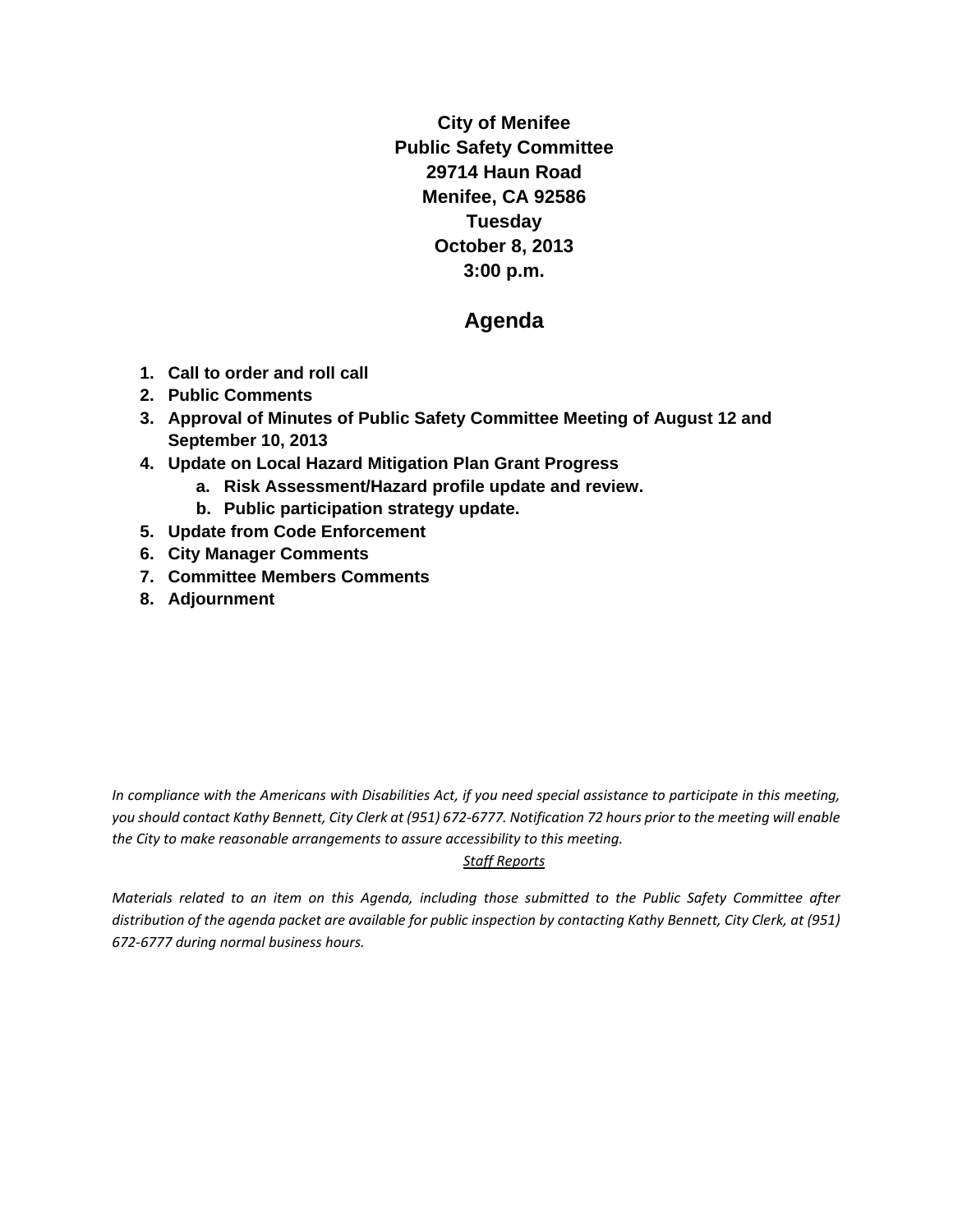## **City of Menifee Public Safety Committee Meeting Minutes August 12, 2013**

### **1. Call to order and roll call**

Chair Denver called the meeting to order at 2:04 p.m. Present were: Chair John Denver, Committee member Tom Fuhrman, Interim City Manager Rob Johnson, City Clerk Kathy Bennett, Police Captain John Hill, Police Lt. Charles Guillen.

### **2. Public Comments**

None.

**3. Approval of Minutes of Public Safety Committee Meeting of June 10, 2013 –**  approved by both Committee members.

### **4. Discussion of Police Services Provided to the City**

Captain Hill gave a detailed explanation of Police powers and duties and police services in the City of Menifee. He noted the police services through a contract with the Sheriff's office provides administration, community services, crime analysis, investigations, patrol, special enforcement and traffic coverage. He detailed how the service is provided in Menifee and primary responsibilities of the department personnel.

Following the presentation the committee members discussed various aspects of the contract service. The next meeting was set to discuss police service options available to the City. The date assigned for the next meeting is September 9, 2013 at 3 p.m.

### **5. City Manager Comments - none**

### **6. Committee Members Comments - none**

\_\_\_\_\_\_\_\_\_\_\_\_\_\_\_\_\_\_\_\_\_\_\_\_\_\_\_\_\_\_\_\_

### **7. Adjournment**

Chair Denver adjourned the meeting at 3:20 p.m.

Kathy Bennett, City Clerk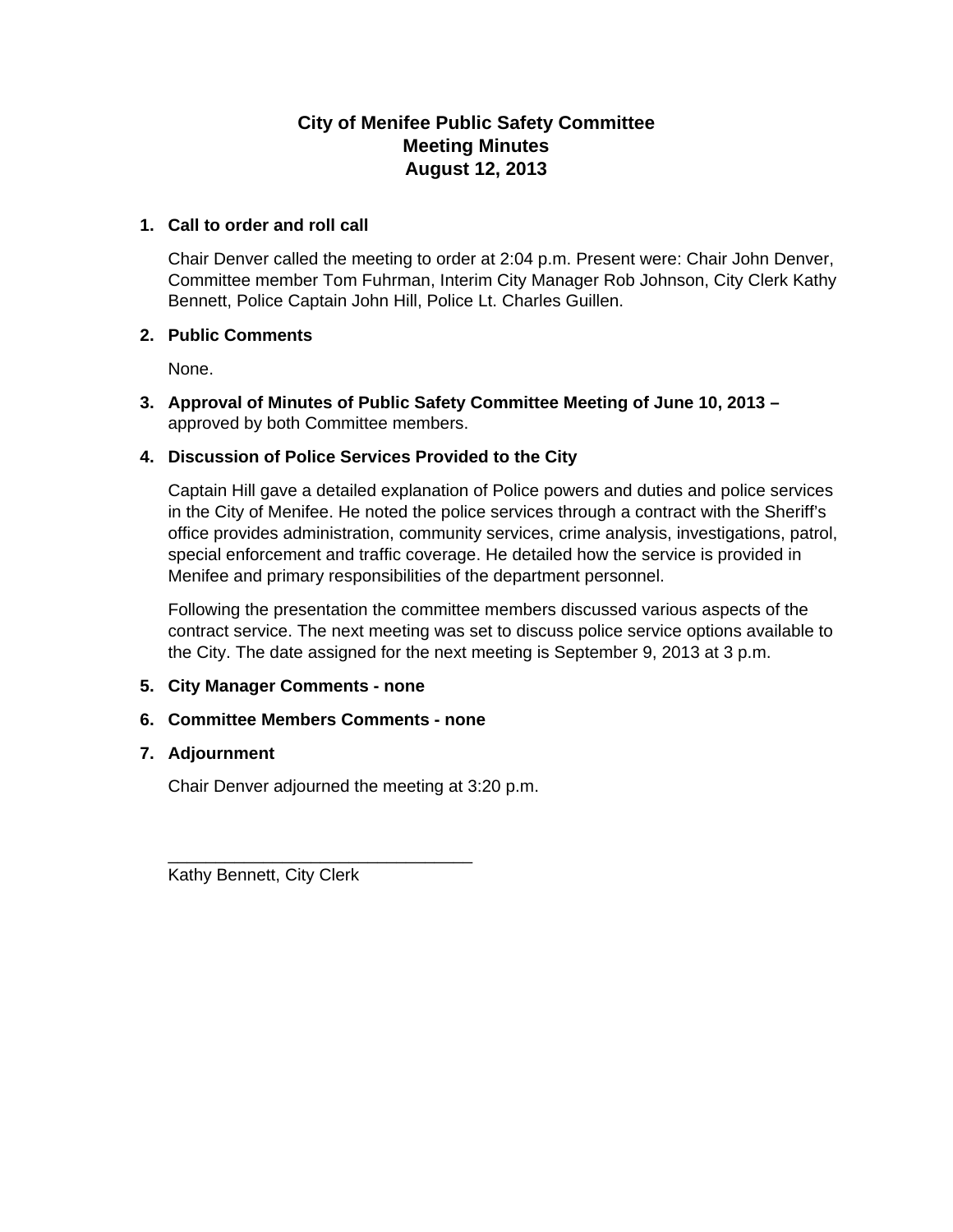# **City of Menifee Planning Safety Committee Meeting Minutes September 10, 2013**

### **1. Call to order and roll call**

Chair Denver called the meeting to order at 3:00 p.m. Present were: Chairman John Denver, (Committee member Tom Fuhrman absent), Interim City Manager Rob Johnson, City representative Cynthia Walker, City Clerk Kathy Bennett, Administrative Analyst Allen Yun, Fire Chief Jorge Rodriguez, Police Lt. Charles Guillen, Police Captain Mike Judge, Chief Deputy John Hill, Riverside County Fire Representative Zuzzette Bricker, City Engineer Jonathan Smith, and one member of the public.

### **2. Public Comments**

None.

### **3. Approval of Minutes of Public Safety Committee Meeting of August 12, 2013**

Postponed until next meeting with full committee in attendance.

## **4. Hear presentation regarding Meeting Grant Requirements of the Local Hazard Mitigation Plan Grant (LHMPG) requiring Formation of a LHMPG Planning Team and approve Public Safety Committee as a part of that Team**

Interim City Manager Johnson introduced Zuzzette Bricker who gave Council an overview of the grant requirement. She noted that the Public Safety Committee will hear the information on the process and a group has been formed to begin the process involved which includes multiple steps of identifying possible city hazards and then identifying ways to help mitigate the hazard. She noted that when the plan is filed the City will be able to get grant funding during hazard situations that it might not be eligible for otherwise.

The Committee member heard the presentation and clarified several points of the plan process.

### **5. Review of Available Options for Law Enforcement for the City of Menifee**

Chief Deputy Hill provide an overview of law enforcement in Menifee including crime statistics, calls for service, traffic fatalities, police staff, etc. He also presented a sheet with various options available to the City for augmented enforcement in the City. He noted that the options are up to the City and if funding is available, his department will deliver the requested services.